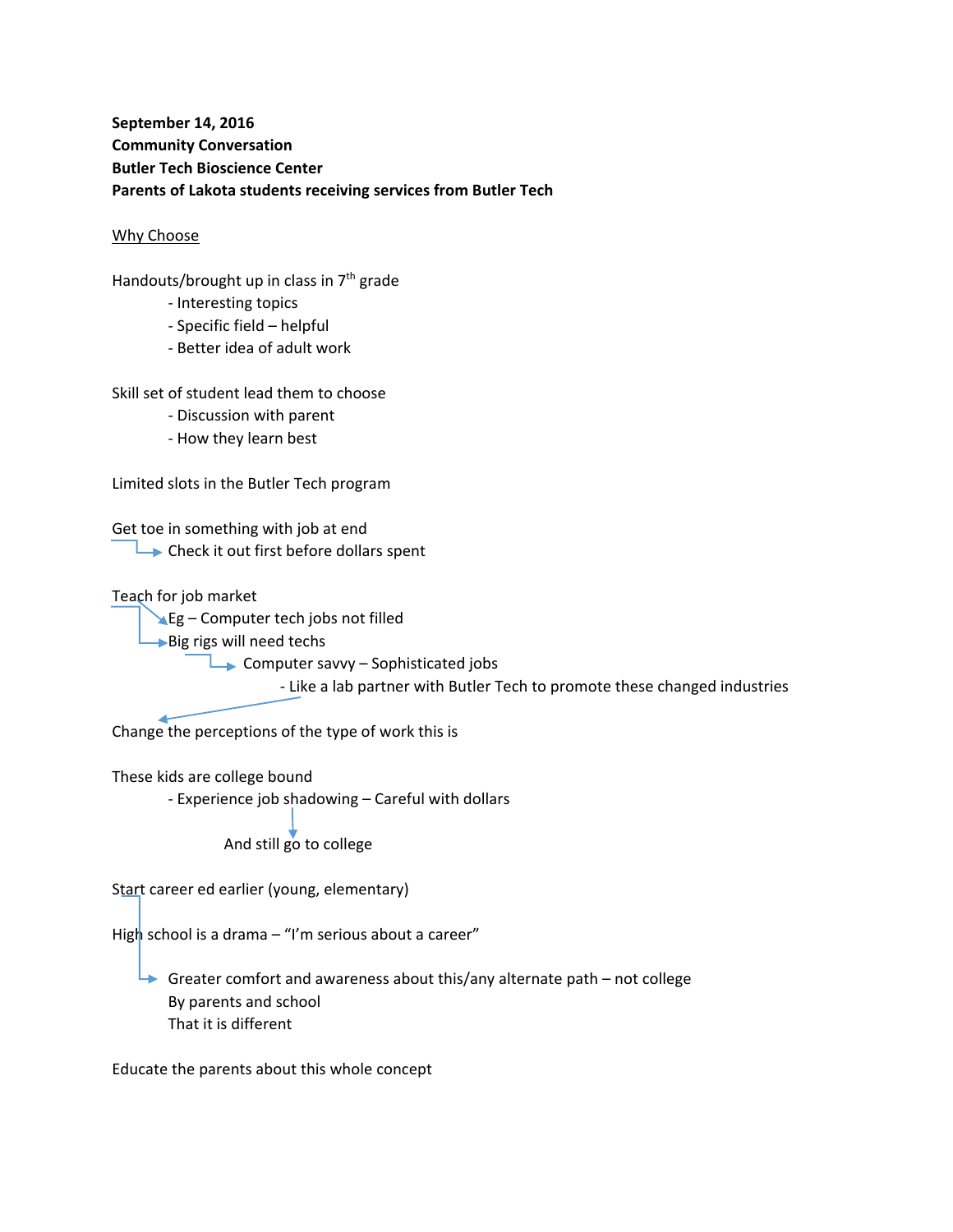Change language to "post‐secondary" and every kid is different

Career ed  $\longrightarrow$  Post high school job  $\longrightarrow$  College

Disconnect between what companies need and what is getting taught in tech school

Each student needs a personal plan

Start in Butler Tech to get a career school so a job pays for college

And/or into Cincinnati State and do a coop and then to U.C.

Still get to allow/facilitate many career changes

Life skills that go with "career"

Need basic skills even before we get to financial literacy

What did you learn?

More hands on; more expected

Better problem solver, thinker, adapts

Has built his character ‐‐ "I can do this!"

The younger the more open to trying things

‐ Expose to many options, interesting or not

‐ And do better adaption

Butler Tech brought to question back

- Not just knowing the answer Teachers with industry experience who ask better questions

Find what students like and bring it out of them

How do I explain what my "adult" kid is going to do -- No more excuses because my kid gets